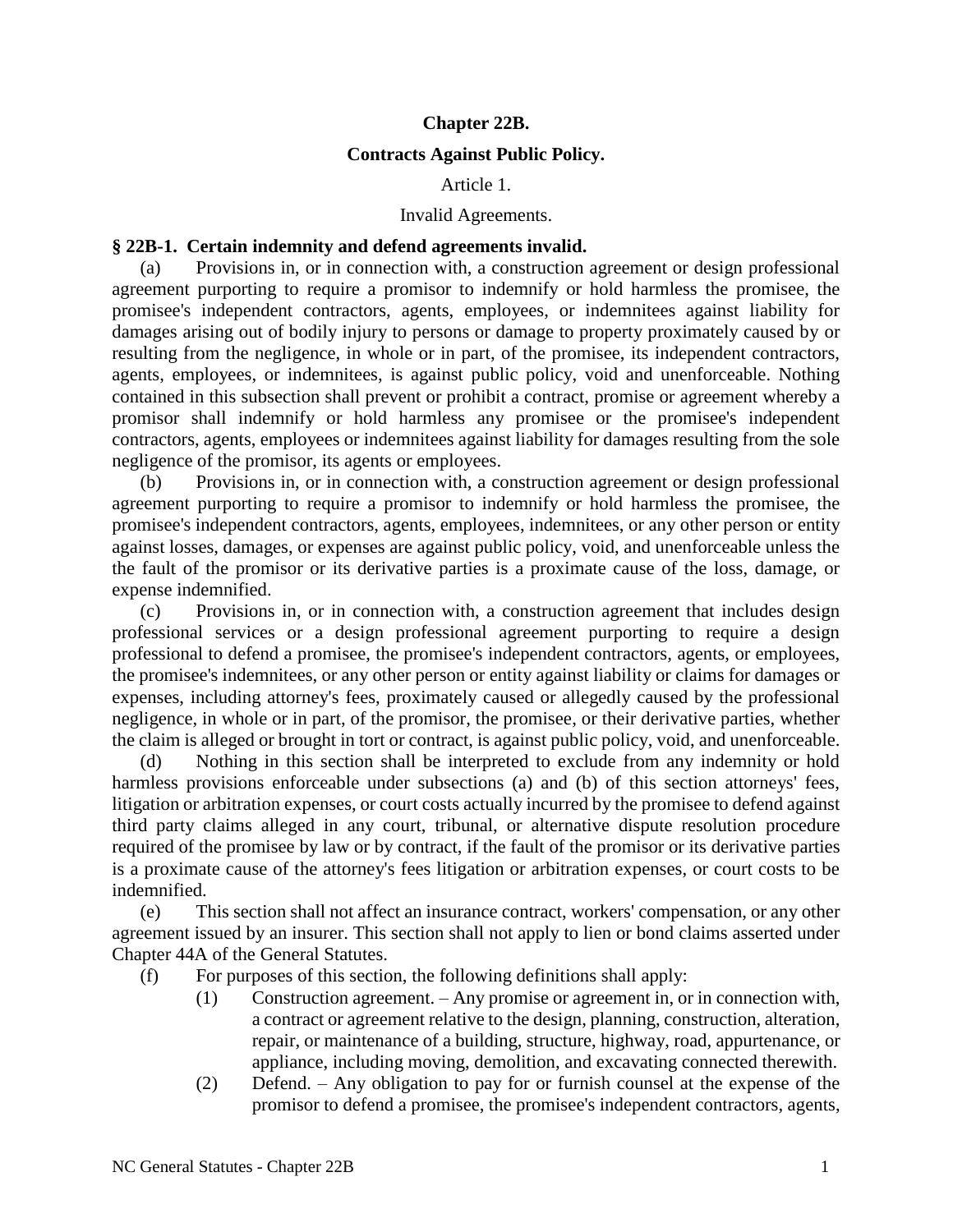employees, or indemnitees against claims alleged or brought against the promisee, the promisee's independent contractors, agents, employees, or indemnitees by a third party alleged or brought in any court or other tribunal, including forms of alternative dispute resolution required by law or contract, before the court or tribunal has reached a final determination of fault.

- (3) Derivative parties. With respect to a party, any of that party's subcontractors, agents, employees, or other persons or entities for which the party may be liable or responsible as a result of any statutory, tort, or contractual duty.
- (4) Design professional. A person or entity who is licensed under and provides professional services regulated by Chapters 83A, 89A, 89C, 89E, or 89F of the General Statutes.
- (5) Design professional agreement. Any promise or agreement in, or in connection with, a contract or agreement with a design professional to provide design professional services.
- (6) Design professional services. A service or work performed by a design professional for which licensure is required under Chapters 83A, 89A, 89C, 89E, or 89F of the General Statutes.
- (7) Fault. A breach of contract; negligent, reckless, or intentional act or omission constituting a tort under applicable statutes or common law; or violations of applicable statutes or regulations.
- (8) Subcontractor. Any person or entity, of any tier, providing labor or material through the promisor for use on the project at issue in the applicable construction agreement or design professional agreement. (1979, c. 597, s. 1; 1991, c. 636, s. 3; 1993, c. 553, s. 12; 2019-92, s. 1.)

#### **§ 22B-2. Contracts to improve real property.**

A provision in any contract, subcontract, or purchase order for the improvement of real property in this State, or the providing of materials therefor, is void and against public policy if it makes the contract, subcontract, or purchase order subject to the laws of another state, or provides that the exclusive forum for any litigation, arbitration, or other dispute resolution process is located in another state. (1993, c. 294, s. 2.)

#### **§ 22B-3. Contracts with forum selection provisions.**

Except as otherwise provided in this section, any provision in a contract entered into in North Carolina that requires the prosecution of any action or the arbitration of any dispute that arises from the contract to be instituted or heard in another state is against public policy and is void and unenforceable. This prohibition shall not apply to non-consumer loan transactions or to any action or arbitration of a dispute that is commenced in another state pursuant to a forum selection provision with the consent of all parties to the contract at the time that the dispute arises. (1993, c. 436, s. 2; 1995, c. 100, s. 1.)

# **§ 22B-4. Prohibition on contract provisions restricting whistle-blowing related to State Health Plan.**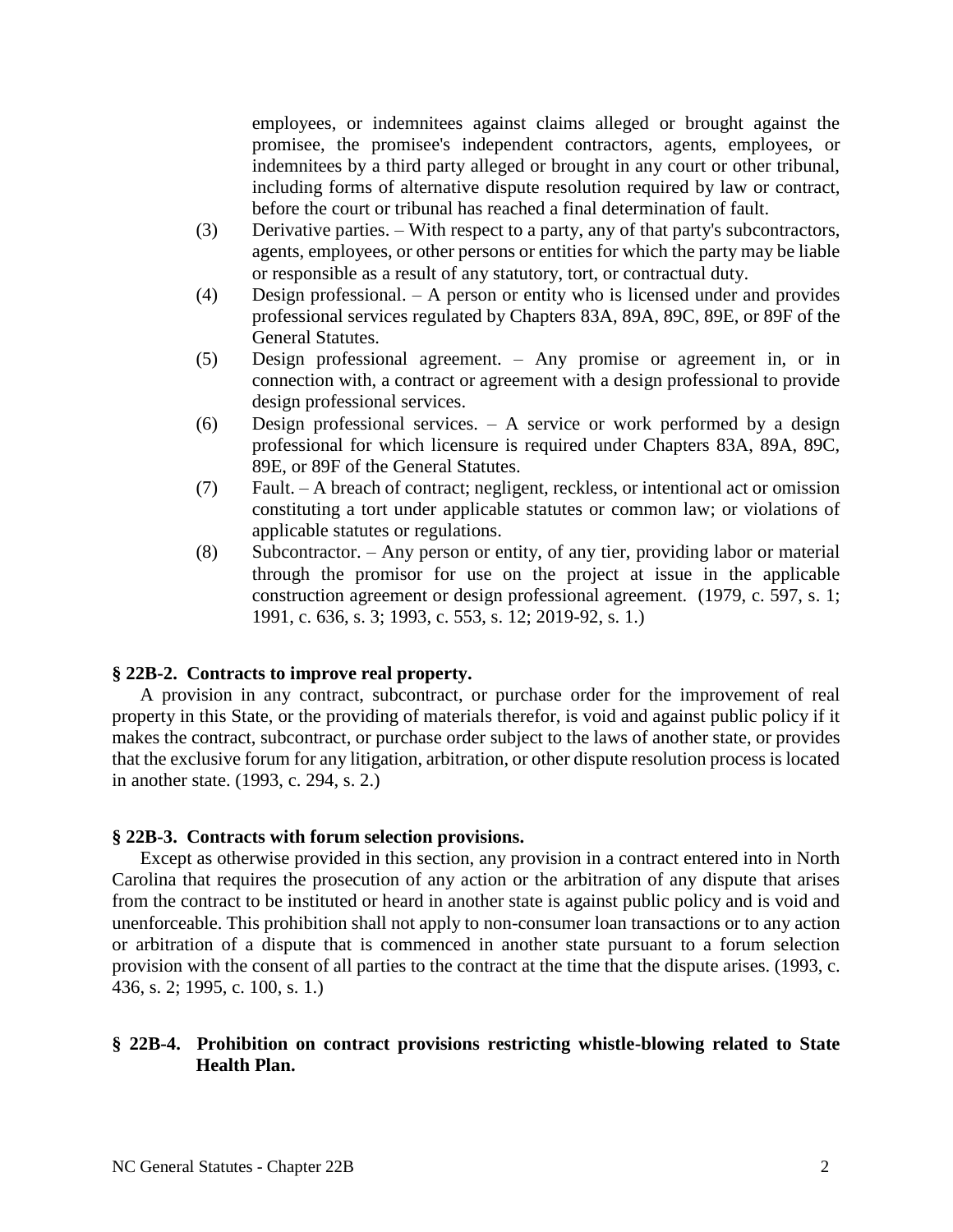A provision in any contract is void and against public policy if it prohibits an employee's or contractor's ability to report wrongdoing under G.S. 135-48.15 related to the State Health Plan. (2012-192, s. 2.)

**§ 22B-5. Reserved for future codification purposes.**

**§ 22B-6. Reserved for future codification purposes.**

**§ 22B-7. Reserved for future codification purposes.**

**§ 22B-8. Reserved for future codification purposes.**

**§ 22B-9. Reserved for future codification purposes.**

## Article 2.

Jury Trial Waivers Unenforceable.

# **§ 22B-10. Contract provisions waiving jury trial unenforceable.**

Any provision in a contract requiring a party to the contract to waive his right to a jury trial is unconscionable as a matter of law and the provision shall be unenforceable. This section does not prohibit parties from entering into agreements to arbitrate or engage in other forms of alternative dispute resolution. (1993, c. 463, s. 5; 1993 (Reg. Sess., 1994), c. 763, s. 2.)

**§ 22B-11:** Reserved for future codification purposes.

**§ 22B-12:** Reserved for future codification purposes.

**§ 22B-13:** Reserved for future codification purposes.

**§ 22B-14:** Reserved for future codification purposes.

**§ 22B-15:** Reserved for future codification purposes.

**§ 22B-16:** Reserved for future codification purposes.

**§ 22B-17:** Reserved for future codification purposes.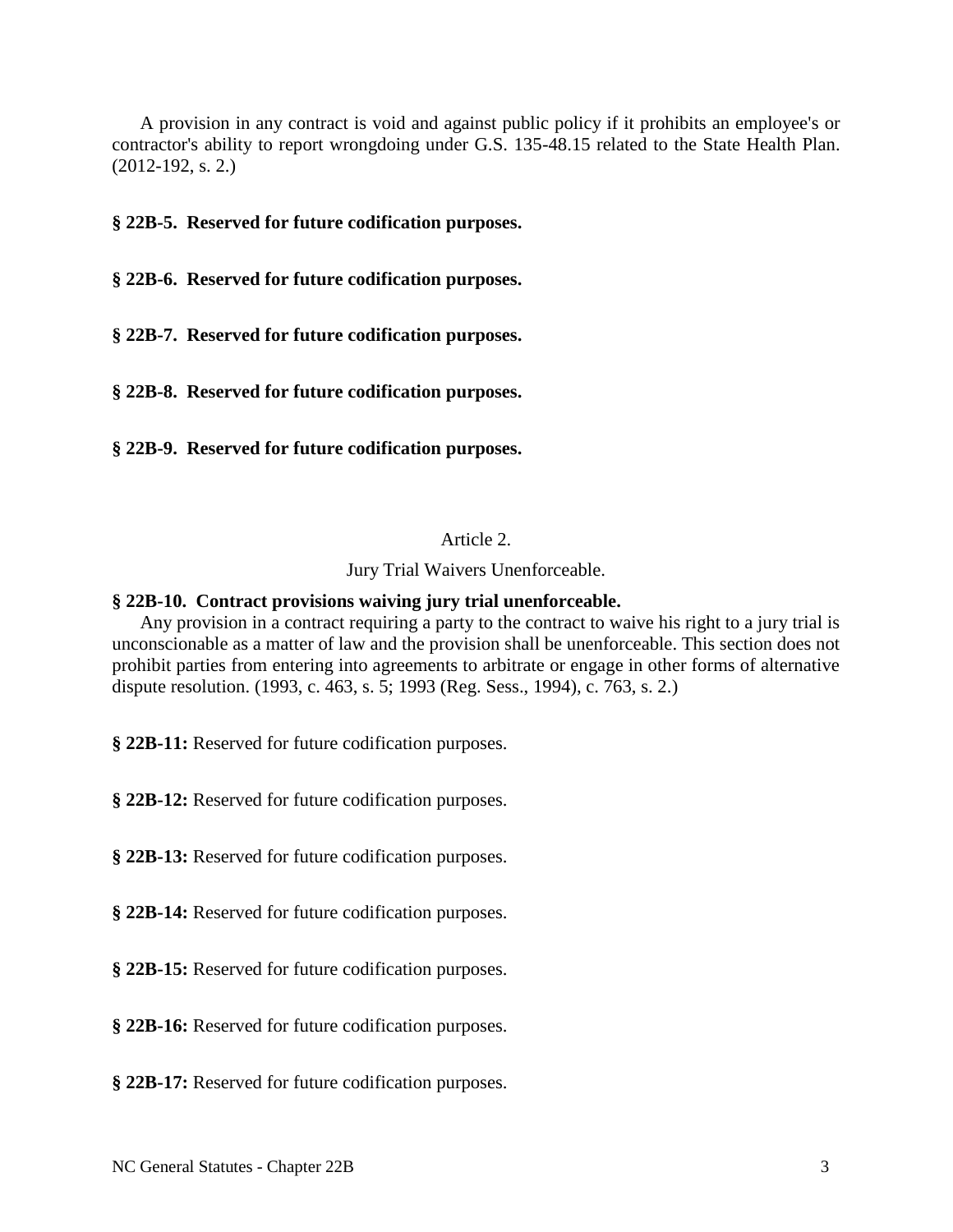**§ 22B-18:** Reserved for future codification purposes.

**§ 22B-19:** Reserved for future codification purposes.

# Article 3.

Deed Restrictions, Covenants, and Other Agreements Prohibiting Solar Collectors.

## **§ 22B-20. Deed restrictions and other agreements prohibiting solar collectors.**

(a) The intent of the General Assembly is to protect the public health, safety, and welfare by encouraging the development and use of solar resources and by prohibiting deed restrictions, covenants, and other similar agreements that could have the ultimate effect of driving the costs of owning and maintaining a residence beyond the financial means of most owners.

(b) Except as provided in subsection (d) of this section, any deed restriction, covenant, or similar binding agreement that runs with the land that would prohibit, or have the effect of prohibiting, the installation of a solar collector that gathers solar radiation as a substitute for traditional energy for water heating, active space heating and cooling, passive heating, or generating electricity for a residential property on land subject to the deed restriction, covenant, or agreement is void and unenforceable. As used in this section, the term "residential property" means property where the predominant use is for residential purposes. The term "residential property" does not include any condominium created under Chapter 47A or 47C of the General Statutes located in a multi-story building containing units having horizontal boundaries described in the declaration. As used in this section, the term "declaration" has the same meaning as in G.S. 47A-3 or G.S. 47C-1-103, depending on the chapter of the General Statutes under which the condominium was created.

(c) This section does not prohibit a deed restriction, covenant, or similar binding agreement that runs with the land that would regulate the location or screening of solar collectors as described in subsection (b) of this section, provided the deed restriction, covenant, or similar binding agreement does not have the effect of preventing the reasonable use of a solar collector for a residential property. If an owners' association is responsible for exterior maintenance of a structure containing individual residences, a deed restriction, covenant, or similar binding agreement that runs with the land may provide that (i) the title owner of the residence shall be responsible for all damages caused by the installation, existence, or removal of solar collectors; (ii) the title owner of the residence shall hold harmless and indemnify the owners' association for any damages caused by the installation, existence, or removal of solar collectors; and (iii) the owners' association shall not be responsible for maintenance, repair, replacement, or removal of solar collectors unless expressly agreed in a written agreement that is recorded in the office of the register of deeds in the county or counties in which the property is situated. As used in this section, "owners' association" has the same meaning as in G.S. 47F-1-103.

(d) This section does not prohibit a deed restriction, covenant, or similar binding agreement that runs with the land that would prohibit the location of solar collectors as described in subsection (b) of this section that are visible by a person on the ground:

- (1) On the facade of a structure that faces areas open to common or public access;
- (2) On a roof surface that slopes downward toward the same areas open to common or public access that the façade of the structure faces; or